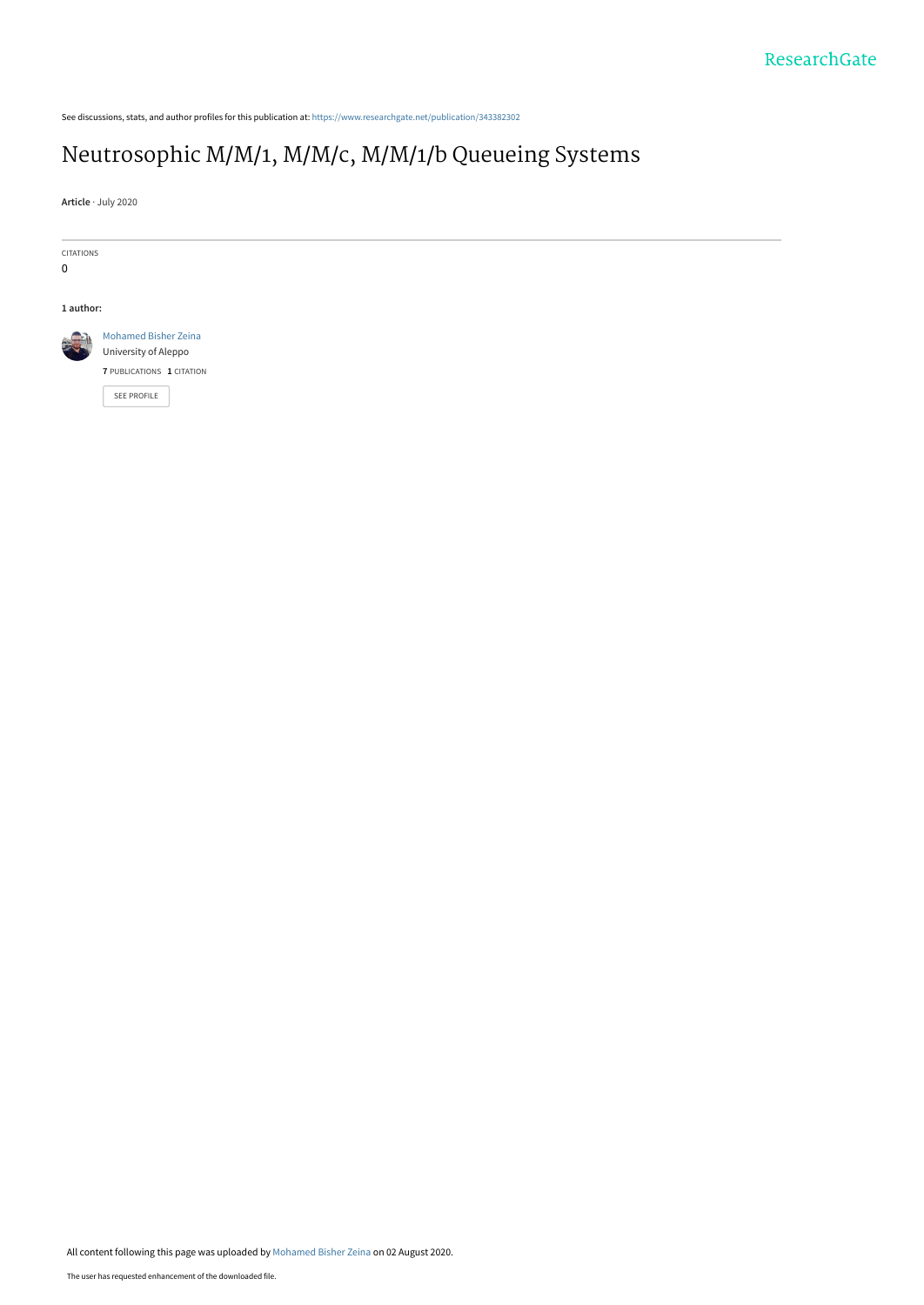# M/M/1, M/M/c, M/M/1/b **النيتروسوفكية االنتظار صفوف محمد بشر زينه**  قسم اإلحصاء الرياضي، كلية العلوم، جامعة حلب **الملخص**

قمنا في هذا البحث بتقديم ودراسة صفوف الانتظار M/M/1 و M/M/c و b/1/M/M حساب الم ماوم النس رتساوهني قمناا بحاجااد ا ح مااك النس رتساوهني لوجاود k زبونا في النظام عند وصول زبون جديد، ثم أوجدنا مقاييس الأداء النيتروسوفكية لصفوف الانتظار المذكورة حيث قمنا باستخدام الأعداد النيتروسوفكية الإحصائية لوصف عدم الدقة في معدلات الوصول ومعدلات التخديم.

هذه الدراسة تفتح الأفق للتعامل مـع الحـالات التـي تكـون فيهـا معـالم أنظمـة صفوف الانتظار غير محددة بدقة.

<mark>كلمات مفتاحية</mark>: عملية بواسون، التوزيع الأسي، نظرية صفوف الانتظار ، المنطق النيتروسوفكي، الأعداد النيتر وسوفكية الإحصائية.

> ورد البحث للمجلة بتاريخ4/27/ 2020  $2020$   $/7$  /  $201$  20 $1$ قبل للنشر بتاريخ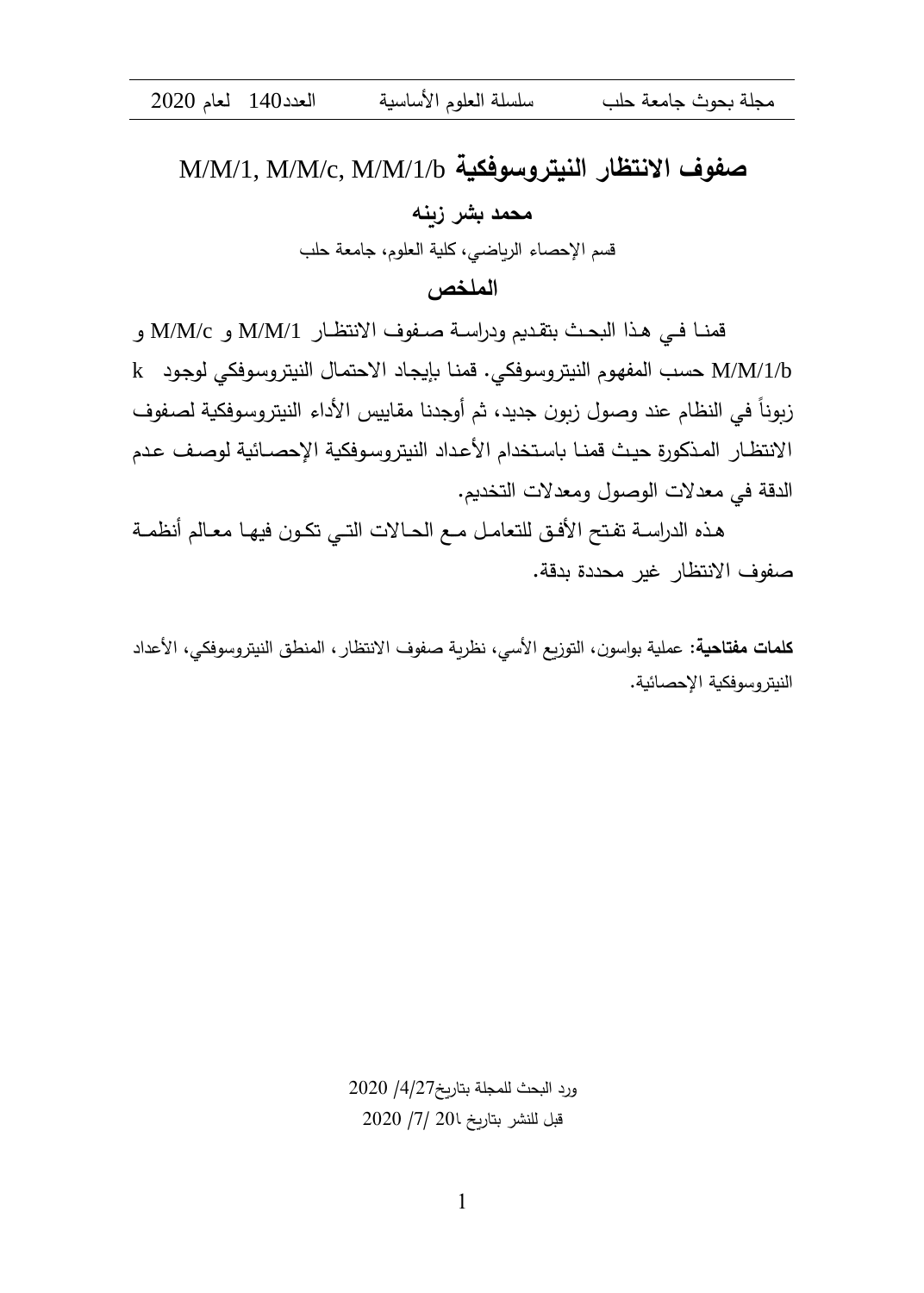# **Neutrosophic M/M/1, M/M/c, M/M/1/b Queueing Systems Mohamed Bisher Zeina**

Dept of Mathematical Statistics, Faculty of Science, University of Aleppo

#### **Abstract**

In this paper we introduce and study M/M/1 queue, M/M/c queue and M/M/1/b queue in neutrosophic philosophy. We have derived the neutrosophic probability that arriving customers will find k customers in the system and then we have derived the neutrosophic performance measures in the mentioned neutrosophic queues. We have used statistical neutrosophic numbers to describe imprecise arriving rates and imprecise serving (departure) rates. This study opens the way to deal with cases in which parameters of queues are not specified accurately.

**Keywords:** Poisson Process, Exponential Distribution, Queueing Theory, Neutrosophic Logic, Neutrosophic Statistical Numbers

> Received: 27/4/2020 Accepted:20/7/2020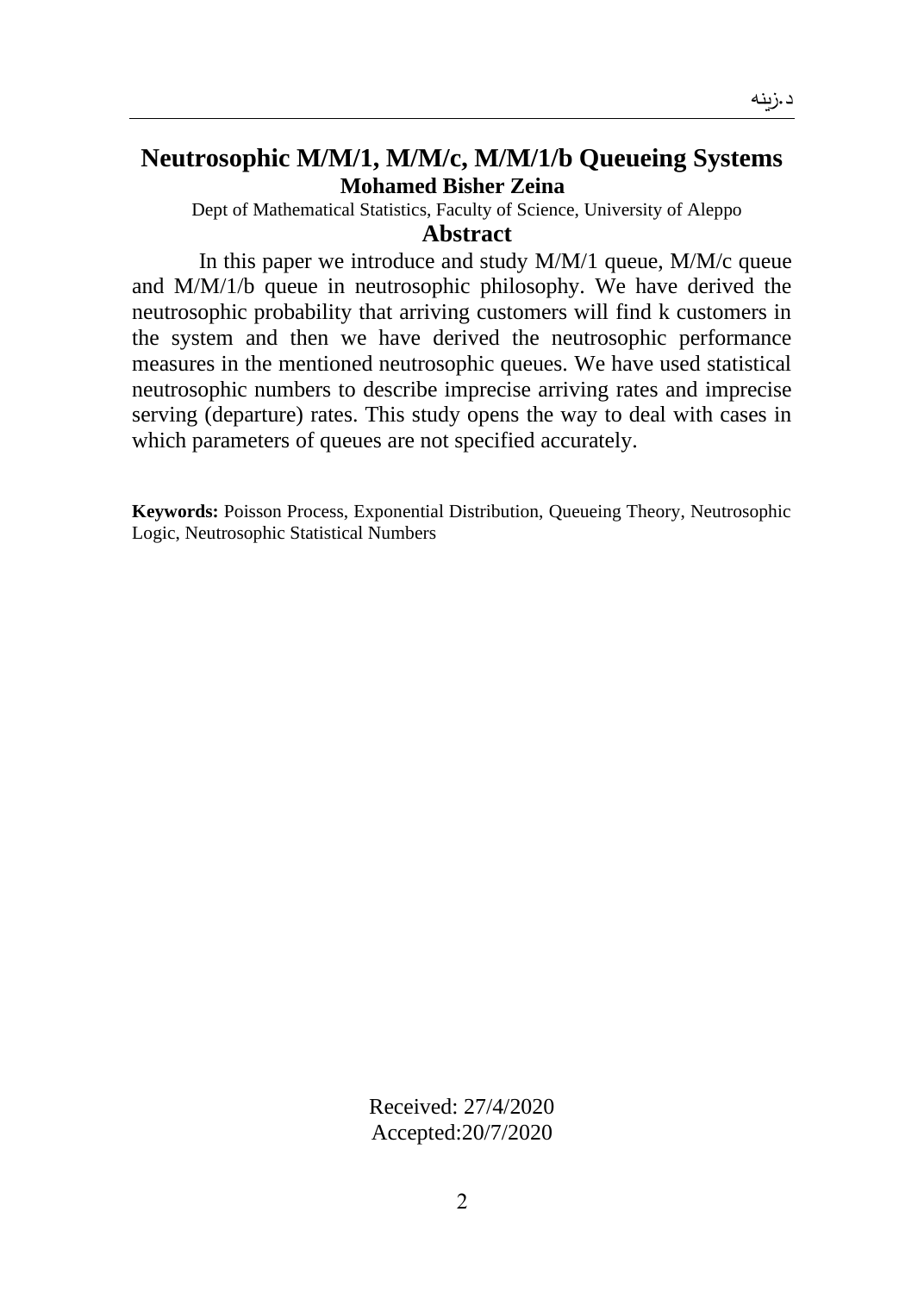مجلة بحوث جامعة حلب سلسلة العلوم األساسية العدد140 لعام 2020

# **1. Introduction**

Queueing theory was developed by Erlang in 1909 to model waiting lines and develop efficient systems that reduce customers waiting times which makes it possible to serve more customers and increase profits to the organizations. The problem of classical queueing theory is the assumption of well and clear knowledge of the parameters of queueing system (e.g. arrival rate, departure rate) which is often impossible [1,2].

Many researchers studied fuzzy queueing theory which deals with uncertainty in parameters of queueing systems like in [3,4], but the problem is that possibilities and alpha-cut ranges in queueing theory is meaningless in many real-life problems (like 0 alpha cut of performance measure) [3,4].

Neutrosophic logic introduced by F. Smarandache in 1995 is a generalization of fuzzy logic and intuitionistic fuzzy logic [5,6,7,8]. This logic makes dealing with indeterminant data easier, clearer and more realistic. So modelling queues using neutrosophic parameters makes decisions more efficient [9,10,11,12,13,14].

In Neutrosophic probability, an event is said to be (t) true, (i) indeterminate, and (f) false, where t, i, f are real values from the ranges T, I, F in  $]-0$ ,  $1+$ , with no restriction on the sum  $t+i+f$ , but in many applications these components may be not presented clearly and neutrosophic numbers of the form N=D+I could be used, where D is the determinant part of the number, and I is the indeterminacy [11,12,14,15].

Lots of researches extended statistical models and probability distributions letting them take imprecise parameters depending on concept of neutrosophy, like binomial distribution, normal distribution, exponential distribution, Poisson distribution, Weibull distribution, central tendency measures, measures of dispersion, confidence intervals, hypothesis testing, time series models, etc. [9,11,12,15,16]

Extension of classical queueing theory to neutrosophic queueing theory means that parameters of queues can take imprecise values presented in ranges, which allows dealing with vagueness, e.g. we can let  $\lambda$  the arrival rate be in the form  $\lambda_N = \lambda + I$  and  $\mu$  the departure rate be in the form  $\mu_N = \mu + I$  where I notes indeterminant part of the given numbers.

In this paper we show the power of neutrosophic crisp sets theory [9,10] to deal with imprecise parameters of some queueing models that is: M/M/1, M/M/c, M/M/1/b, and we derive neutrosophic performance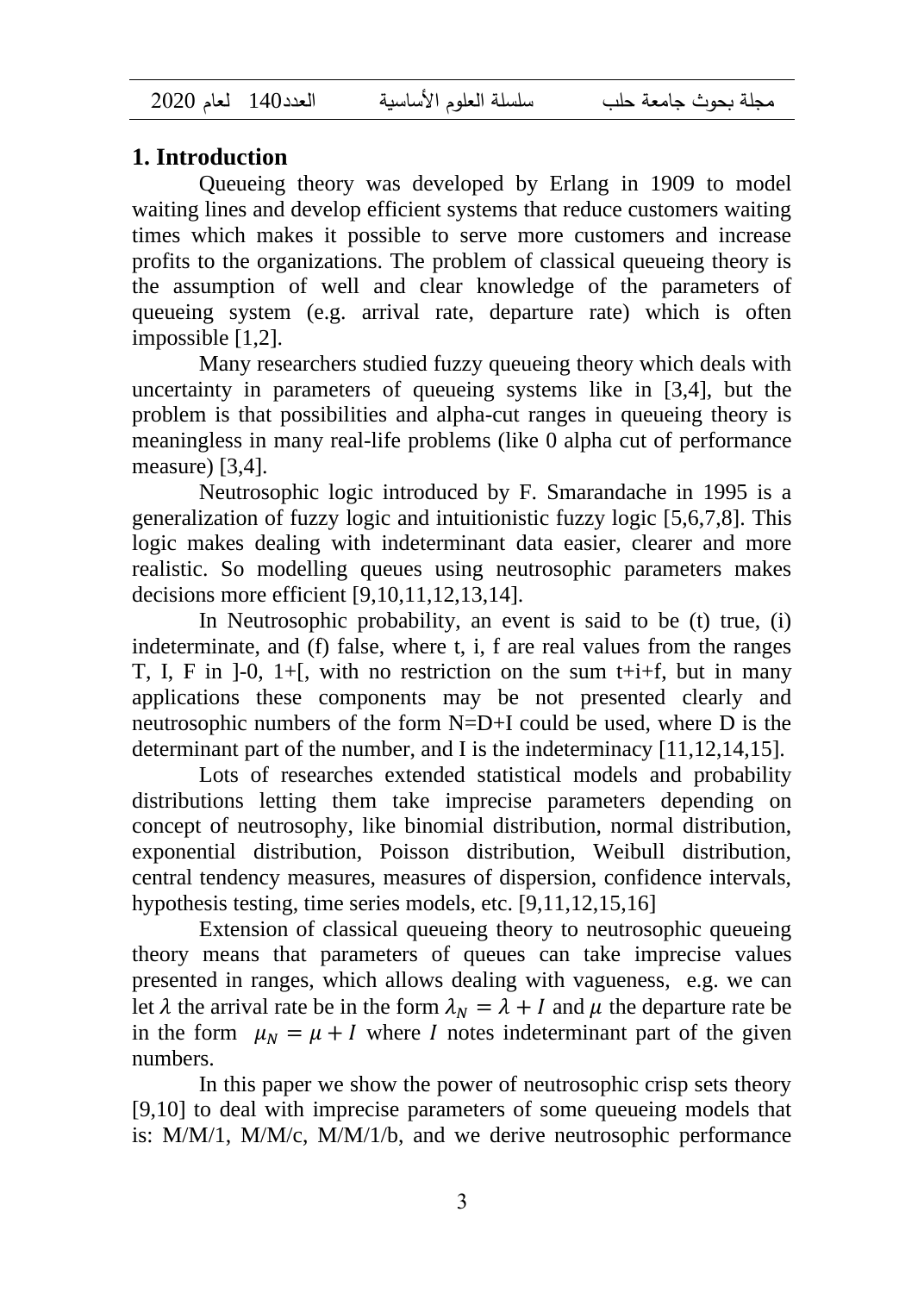measures of the mentioned queues, also solved examples showing the power of this extension are presented.

# **2. Preliminaries**

We can use the following form to describe queueing systems: **(A/B/c/b):(SP/CS/b)** where A is the interarrival times distribution, B is servicing or processing times distribution, c is number of parallel servers, SP is the service policy, CS is the calling size and b is the system capacity. Also, we can use the short notion that is **(A/B/c/b)**

Amon this paper, *NP* stands for neutrosophic probability, *NM* stands for neutrosophic exponential distribution,  $NL_s, NL_q, NW_s, NW_q$ stand for neutrosophic expected number of customers in system, neutrosophic expected number of customers in queue, neutrosophic mean waiting time in system and neutrosophic mean waiting time in queue respectively; which are neutrosophic performance measures.

We will use neutrosophic statistical numbers presented in [11] and we will depend on interval arithmetic to define summation, subtraction, multiplication and division of neutrosophic numbers.

### **2.1 Interval Arithmetic [17]:**

Let  $[a_1, b_1], [a_2, b_2]$  be two Intervals where  $a_1, a_2, b_1, b_2 \in \mathbb{R}$  and for practical cases set  $a_1 > 0, a_2 > 0, b_1 > 0, b_2 > 0$  then:

• 
$$
[a_1, b_1] + [a_2, b_2] = [a_1 + a_2, b_1 + b_2]
$$

• 
$$
[a_1, b_1] - [a_2, b_2] = [a_1 - b_2, b_1 - a_2]
$$

• 
$$
[a_1, b_1] * [a_2, b_2] = [a_1 a_2, b_1 b_2]
$$

• 
$$
[a_1, b_1]/[a_2, b_2] = [a_1, b_1] * \frac{1}{[a_2, b_2]} = \left[\frac{a_1}{b_2}, \frac{b_1}{a_2}\right]
$$

## **2.2 Crisp M/M/1 Queue [1,2]:**

In M/M/1 queue, the interarrival times have exponential distribution with parameter  $\lambda$  and the servicing times also have exponential distribution with parameter  $\mu$ . Customers are being served by one server according to FCFS policy which means first comes first served. The calling source and the system size are infinite.

The probability that arriving customer will find k customers in the queue will be:

$$
P(k) = (1 - \rho)\rho^k; k = 0, 1, \dots
$$
 (1)

The performance measures will be then:

$$
L_s = \rho/(1-\rho) \tag{2}
$$

$$
L_q = \rho^2 / (1 - \rho) \tag{3}
$$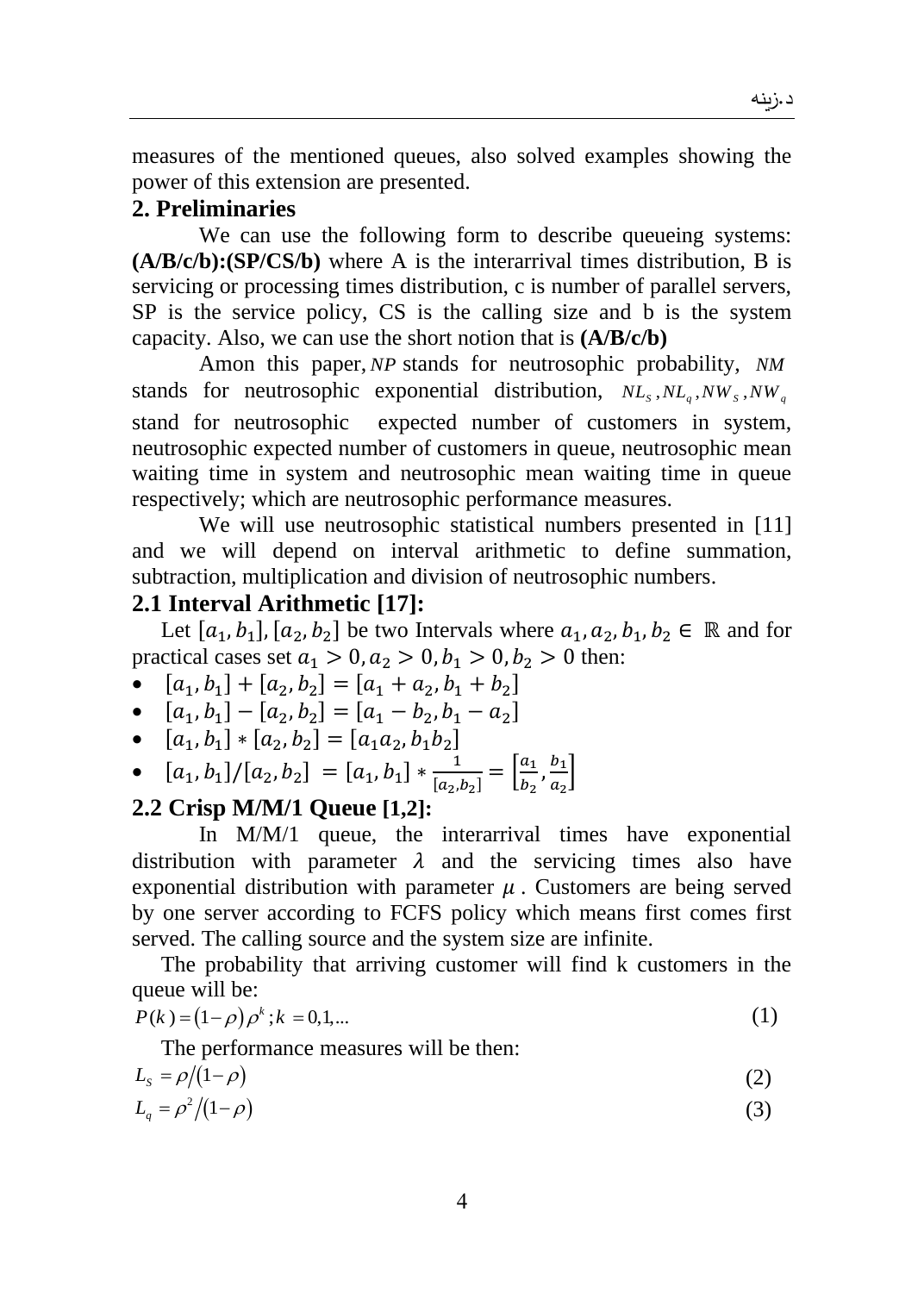| العدد140 لعام 2020 | سلسلة العلوم الأساسية |  | محلة يحوث حامعة حلب |
|--------------------|-----------------------|--|---------------------|
|--------------------|-----------------------|--|---------------------|

$$
W_s = 1/(\mu - \lambda) \tag{4}
$$

$$
W_q = \rho / (\mu - \lambda) \tag{5}
$$

# **2.3 Crisp M/M/c Queue [1,2]:**

M/M/c queue is the same as M/M/1 queue except that in M/M/c customers are being served by c parallel homogeneous servers according to FCFS policy.

The probability that arriving customer will find k customers in the queue will be:

$$
P(k) = \begin{cases} \frac{\left(c \rho\right)^{k}}{k!} P(0); k < c\\ \frac{\rho^{k} c^{c}}{c!} P(0); k \geq c \end{cases} \tag{6}
$$

Where:

$$
P(0) = \left(\sum_{n=0}^{c-1} \frac{(c \rho)^n}{n!} + \frac{(c \rho)^c}{c!} \cdot \frac{1}{1-\rho}\right)^{-1}
$$
(7)

The performance measures will be then:

$$
L_s = c \rho + \frac{(c \rho)^c \rho}{c! (1 - \rho)^2} P(0)
$$
\n(8)

$$
L_q = \frac{(c\rho)^c \rho}{c\left(1-\rho\right)^2} NP(0) \tag{9}
$$

$$
W_q = \frac{1}{\lambda} L_q \tag{10}
$$

$$
W_s = \frac{1}{\lambda} L_s \tag{11}
$$

# **2.4 Crisp M/M/1/b Queue [1,2]:**

Interarrival times and serving times follow exponential distribution, customers are being served by one server according to FCFS policy, the calling source is infinite and system size is finite and determined by b including the one being served.

The probability that arriving customer will find k customers in the queue will be:

$$
P(k) = \frac{\rho^{k} (1 - \rho)}{(1 - \rho^{b+1})}; k = 0..b
$$
 (12)

The performance measures will be then: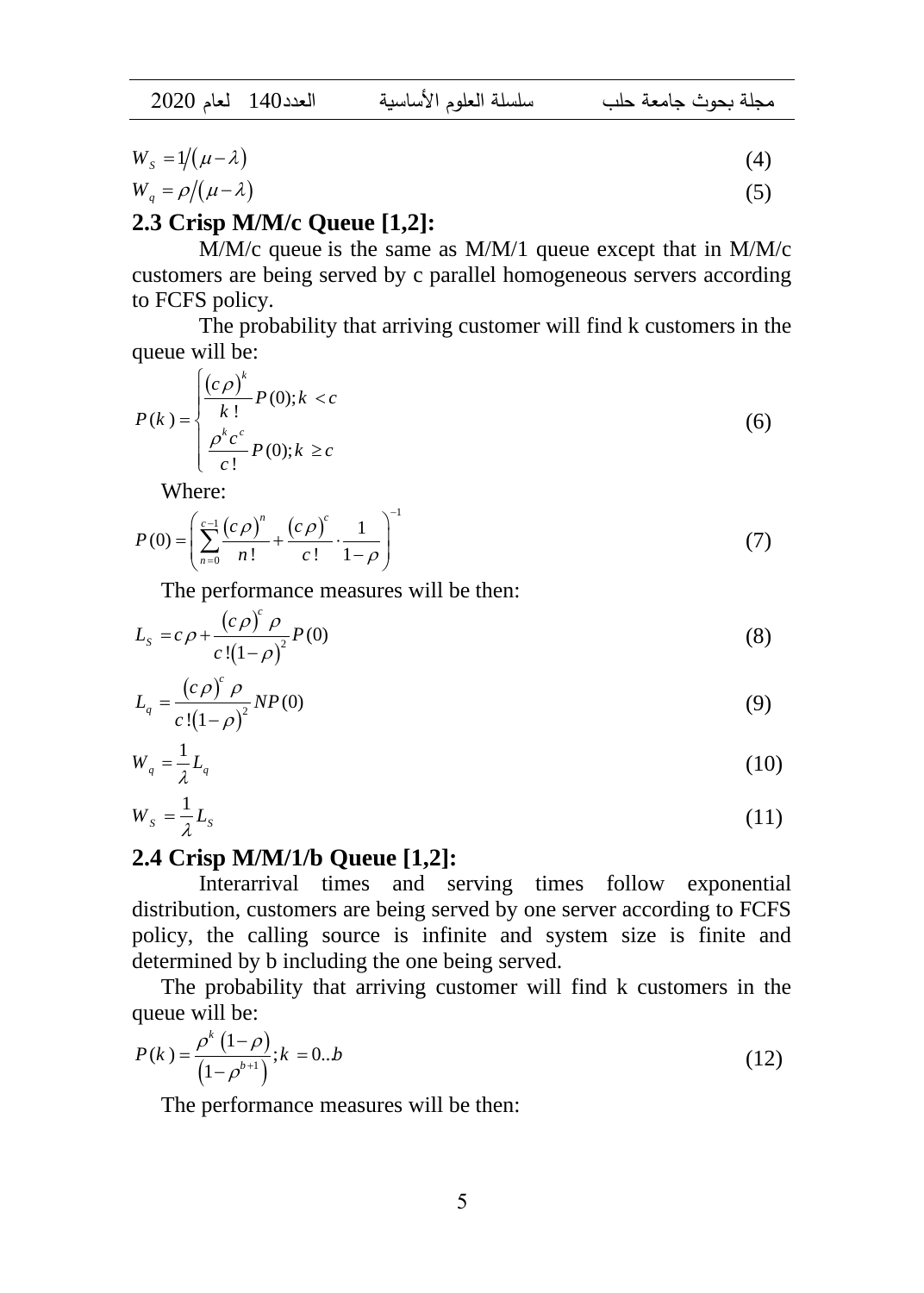$$
L_q = \frac{\rho^2 \left[1 - b \rho^{b-1} + (b-1) \rho^b\right]}{(1 - \rho)(1 - \rho^{b+1})}
$$
\n(13)

$$
L_s = L_q + \text{Eff } \rho \; ; \text{Eff } \rho = \frac{\text{Eff } \lambda}{\mu} \; , \text{Eff } \lambda = \lambda \big( 1 - P(b) \big) \tag{14}
$$

Where *Eff*  $\rho$  is effective rho and *Eff*  $\lambda$  is effective  $\lambda$  that is according to the finite system size so when the queue is full no new customers can join the queue.

$$
W_q = \frac{1}{Eff \lambda} L_q \tag{15}
$$

$$
W_s = \frac{1}{\text{Eff } \lambda} L_s \tag{16}
$$

# **3. Neutrosophic Queues 3.1 Definition**

Depending on [18,19], A queueing system is said to be a neutrosophic queue if its parameters are neutrosophic numbers, i.e. average rate of customers entering the queueing system  $\lambda$  and average rate of customers being served  $\mu$  are neutrosophic numbers.

We'll denote neutrosophic  $\lambda$  by  $\lambda_N = [\lambda^L, \lambda^U]$ , and neutrosophic  $\mu$  by  $\mu_{N} = \left[ \mu^{L}, \mu^{U} \right],$  so if we have c servers, we'll call  $\sqrt{c} \mu_N = \frac{\left[\lambda^L, \lambda^U\right]}{c \left[\mu^L, \mu^U\right]} = \left[\frac{\lambda^L}{c \mu^U},\right]$  $L, \lambda^U$   $\begin{bmatrix} \lambda^L & \lambda^U \end{bmatrix}$  $\lambda_N = \lambda_N / c \mu_N = \frac{[\lambda \cdot \lambda]}{c [\mu^L, \mu^U]} = \frac{\lambda^L}{c \mu^U}, \frac{\lambda^U}{c \mu^L}$  $\mu_N = \begin{bmatrix} \mu^*, \mu^* \end{bmatrix}$ , so if we have<br>  $\rho_N = \lambda_N / c \mu_N = \frac{\begin{bmatrix} \lambda^L, \lambda^U \end{bmatrix}}{c \begin{bmatrix} \mu^L, \mu^U \end{bmatrix}} = \begin{bmatrix} \frac{\lambda^L}{c \mu^U}, \frac{\lambda^U}{c \mu^L} \end{bmatrix}$  $\left[\frac{\lambda^{L}, \lambda^{U}}{L}\right] = \left[\frac{\lambda^{L}, \lambda^{U}}{L}\right]$  the  $= \lambda_N / c \mu_N = \frac{\left[\lambda^L, \lambda^U\right]}{c\left[\mu^L, \mu^U\right]} = \left[\frac{\lambda^L}{c \mu^U}, \frac{\lambda^U}{c \mu^L}\right]$  the the neutrosophic traffic intensity

that is depending on interval arithmetic.

### **3.2 (NM/NM/1):(FCFS/∞/∞) Queue**

#### **3.2.a Deriving the Neutrosophic Queueing Formulas**

In NM/NM/1 queue, the interarrival times have neutrosophic exponential distribution with parameter  $\lambda_N$  and the servicing times also have neutrosophic exponential distribution with parameter  $\mu_{N}$ . Customers are being served by one server according to FCFS policy which means first comes first served. The calling source and the system size are infinite.

The neutrosophic probability that arriving customer will find k customers in the queue will be after replacing crisp parameters by neutrosophic parameters in (1):

 $NP(k) = (1 - \rho_N) \rho_N^{k}$ ;  $k = 0,1,...$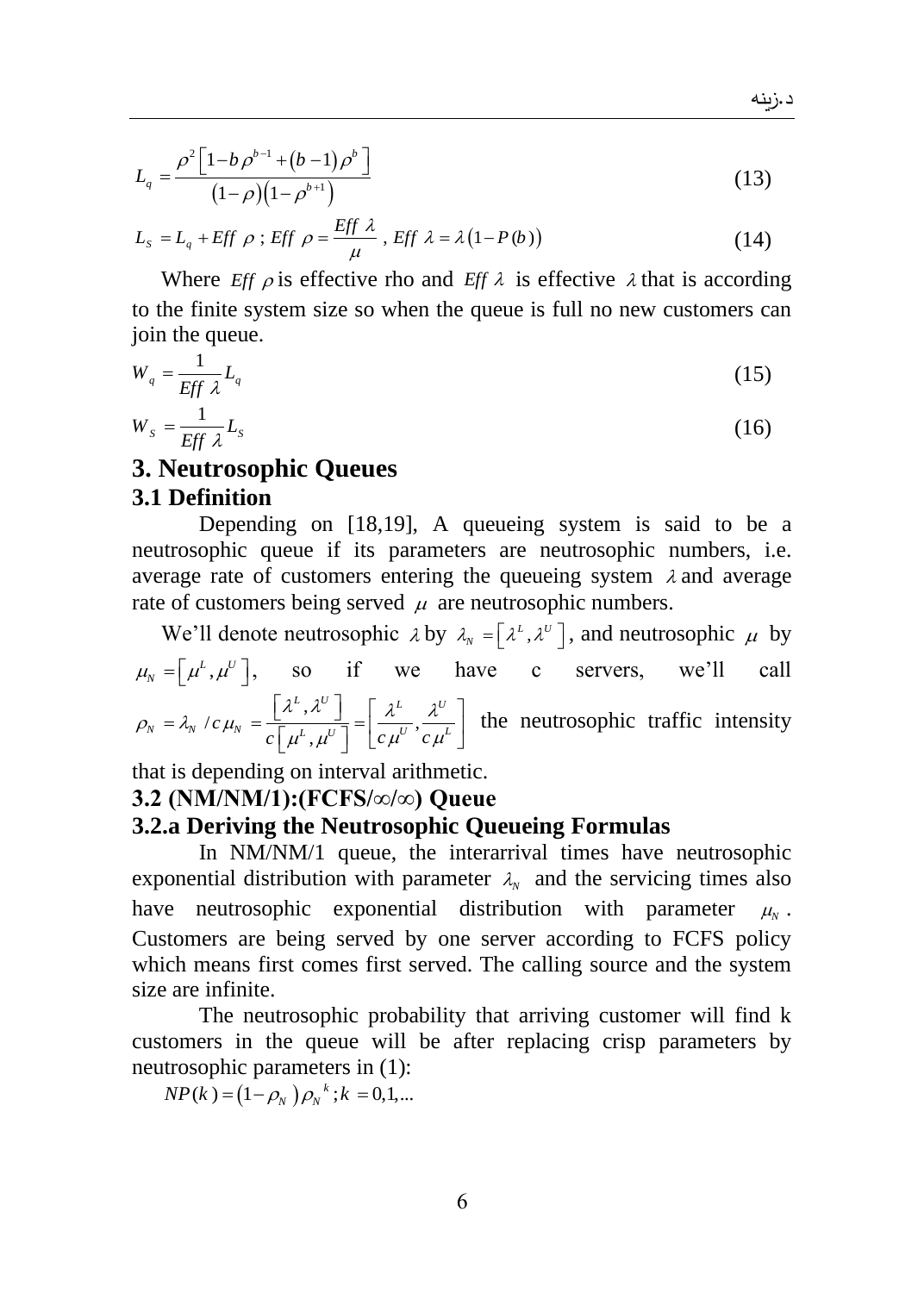$$
NP(k) = \left(1 - \left[\frac{\lambda^L}{\mu^U}, \frac{\lambda^U}{\mu^L}\right]\right) \left[\frac{\lambda^L}{\mu^U}, \frac{\lambda^U}{\mu^L}\right]^k; k = 0, 1, ...
$$
  
\n
$$
NP(k) = \left[1 - \frac{\lambda^U}{\mu^L}, 1 - \frac{\lambda^L}{\mu^U}\right] \left[\left(\frac{\lambda^L}{\mu^U}\right)^k, \left(\frac{\lambda^U}{\mu^L}\right)^k\right]; k = 0, 1, ...
$$
  
\n
$$
NP(k) = \left[\left(1 - \frac{\lambda^U}{\mu^L}\right)\left(\frac{\lambda^L}{\mu^U}\right)^k, \left(1 - \frac{\lambda^L}{\mu^U}\right)\left(\frac{\lambda^U}{\mu^L}\right)^k\right]; k = 0, 1, ...
$$
\n(17)

The neutrosophic performance measures will be then by substituting neutrosophic parameters in  $(2),(3),(4),(5)$ :

- Neutrosophic expected number of customers in system:

$$
NL_{s} = \rho_{N} / (1 - \rho_{N})
$$
\n
$$
NL_{s} = \left[ \frac{\lambda^{L}}{\mu^{U}}, \frac{\lambda^{U}}{\mu^{L}} \right] / \left( 1 - \left[ \frac{\lambda^{L}}{\mu^{U}}, \frac{\lambda^{U}}{\mu^{L}} \right] \right)
$$
\n
$$
NL_{s} = \left[ \frac{\lambda^{L}}{\mu^{U}}, \frac{\lambda^{U}}{\mu^{L}} \right] / \left[ 1 - \frac{\lambda^{U}}{\mu^{L}}, 1 - \frac{\lambda^{L}}{\mu^{U}} \right]
$$
\n
$$
NL_{s} = \left[ \frac{\frac{\lambda^{L}}{\mu^{U}}}{1 - \frac{\lambda^{U}}{\mu^{L}}}, \frac{\lambda^{U}}{\mu^{L}} \right]
$$
\n
$$
(18)
$$

- Neutrosophic expected number of customers in queue:

$$
NL_{q} = \rho_{N}^{2} / (1 - \rho_{N})
$$
\n
$$
NL_{q} = \left[ \frac{\lambda^{L}}{\mu^{U}}, \frac{\lambda^{U}}{\mu^{L}} \right]^{2} / \left( 1 - \left[ \frac{\lambda^{L}}{\mu^{U}}, \frac{\lambda^{U}}{\mu^{L}} \right] \right)
$$
\n
$$
NL_{q} = \left[ \left( \frac{\lambda^{L}}{\mu^{U}} \right)^{2}, \left( \frac{\lambda^{U}}{\mu^{L}} \right)^{2} \right] / \left[ 1 - \frac{\lambda^{U}}{\mu^{L}}, 1 - \frac{\lambda^{L}}{\mu^{U}} \right]
$$
\n
$$
NL_{q} = \left[ \frac{\left( \frac{\lambda^{L}}{\mu^{U}} \right)^{2}}{\left( 1 - \frac{\lambda^{L}}{\mu^{U}}, 1 - \frac{\lambda^{U}}{\mu^{L}} \right)} \right]
$$
\n
$$
(19)
$$

- Neutrosophic expected waiting time in system:

$$
NW_{s} = 1/(\mu_{N} - \lambda_{N})
$$
  
\n
$$
NW_{s} = 1/([\mu^{L}, \mu^{U}]-[\lambda^{L}, \lambda^{U}])
$$
  
\n
$$
NW_{s} = 1/[\mu^{L} - \lambda^{U}, \mu^{U} - \lambda^{L}]
$$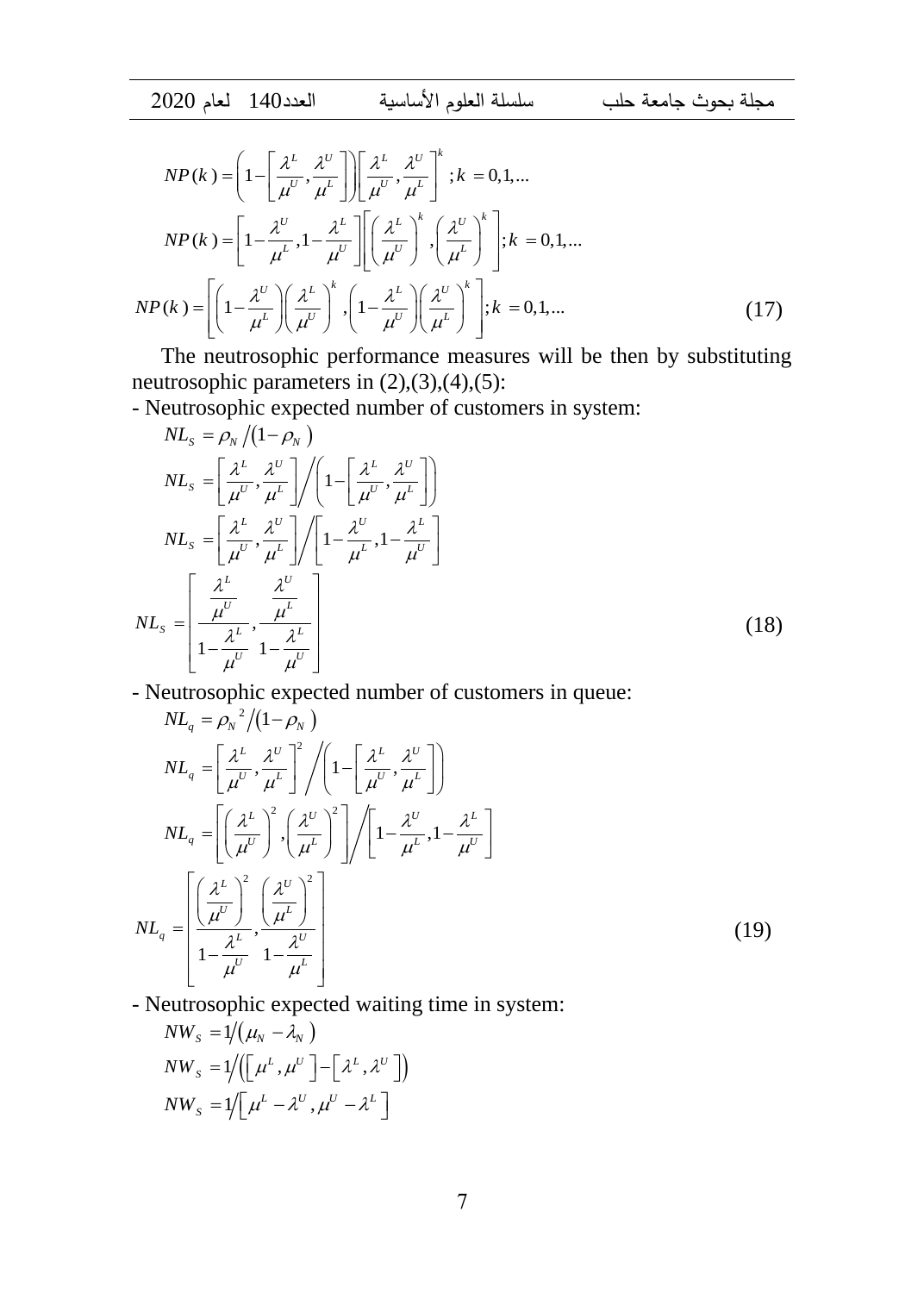د زينه

 $NW_{s} = \left[ \frac{1}{\mu^{U} - \lambda^{L}}, \frac{1}{\mu^{L} - \lambda^{U}} \right]$  $\begin{bmatrix} 1 & 1 \end{bmatrix}$  $=\left[\frac{1}{\mu^U-\lambda^L},\frac{1}{\mu^L-\lambda^U}\right]$ (20)

- Neutrosophic expected waiting time in queue:

$$
NW_q = \rho_N / (\mu_N - \lambda_N)
$$
  
\n
$$
NW_q = \left[ \frac{\lambda^L}{\mu^U - \lambda^L}, \frac{\lambda^U}{\mu^L - \lambda^U} \right]
$$
\n(21)

Using equations (17-21) we can calculate neutrosophic probability of finding k customer in NM/NM/1 queue and neutrosophic performance measures.

Even though M/M/1 queue is the simplest queueing system, but we can clearly see how hard is finding it's formulas in neutrosophic environment, so for other complex queues we may not be able to present the explicit formulas of neutrosophic probabilities and neutrosophic performance measures.

#### **3.2.b Example**

In a one-person hair salon, customers arrive according to Poisson process with a mean arrival rate between 2 and 4 customers per hour. Customers are served according to FCFS policy. Customer processing time is exponentially distributed with an average between 10 and 12 min.

We're going to find the probability that an arriving customer will find the salon empty, the probability that an arriving customer will find at least one customer, and then we're going to calculate the salon performance measures.

#### **Solution:**

 $\lambda_N = [2, 4]$  customers per hour.  $\mu_N = [1/12, 1/10]$  customers per minute, i.e.  $\mu_{N} = [5, 6]$  customers per hour.

 $\rho_{_N} = \lambda_{_N} / \mu_{_N} = [0.33, 0.80]$ 

The probability that arriving customer will find the salon empty:

 $(1 - \rho_{N}) \rho_{N}^{0} = (1 - [0.33, 0.80]) = [0.20, 0.67]$ probability that arriving customer will find t<br>  $NP(0) = (1 - \rho_N) \rho_N^0 = (1 - [0.33, 0.80]) = [0.20, 0.67]$ 

Thus, the probability that an arriving customer will find the salon empty ranges between 0.2 and 0.67

The probability that arriving customer will find at least one customer:

probability that arriving customer will find at least one customer:<br> $1 - NP(0) = 1 - [0.20, 0.67] = [0.33, 0.80]$  which is the same traffic intensity and so we can say that the probability that arriving customer will find at least one customer ranges between 0.33 and 0.80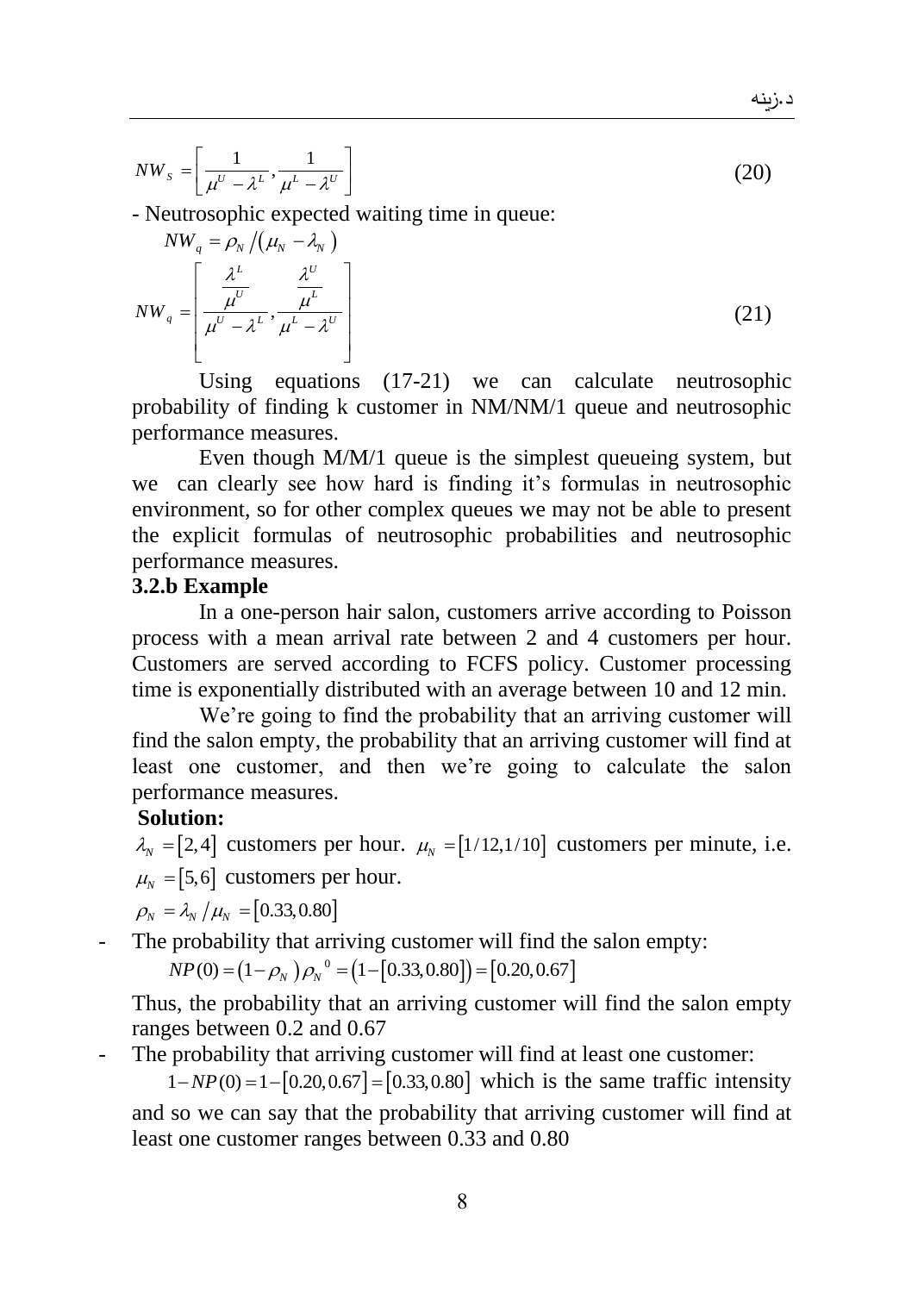مجلة بحوث جامعة حلب سلسلة العلوم األساسية العدد140 لعام 2020

The performance measures:

ance measures:<br>*NL*<sub>*S*</sub> =  $\rho$ <sub>*N*</sub></sub> /(1− $\rho$ <sub>*N*</sub></sub> ) = [0.33,0.80]/[0.20,0.67] = [0.49,4]

Which means that expected number of customers in system ranges between 0.49 and 4 Which means that expected number of customers in system<br>
2.49 and 4<br>  $NL_q = \rho_N^2/(1-\rho_N) = [0.33,0.80]^2/[0.20,0.67] = [0.1089,0.64]/[0.20,0.67] = [0.1625,3.2]$ 

 $\binom{2}{1-\rho_N}$  =  $\left[0.33, 0.80\right]^2$   $\left[\left(0.20, 0.67\right)$  =  $\left[0.1089, 0.64\right]$   $\left[\left(0.20, 0.67\right)$  =  $\left[0.1625, 3.2\right]$ 

Which means that expected number of customers in queue ranges between 0.1625 and 3.2

*NW<sub>s</sub>* =  $1/(\mu_N - \lambda_N) = 1/[1, 4] = [0.25, 1]$ 

Which means that mean waiting time in system ranges between 15 mins and 1 hour *N* Means that the dividend in the H system rand 1 hour<br>  $NW_q = \rho_N / (\mu_N - \lambda_N) = [0.33, 0.80] \cdot [0.25, 1] = [0.0825, 0.80]$ 

Which means that mean waiting time in queue ranges between 4.95 mins and 48 mins

#### **3.3 (NM/NM/c):(FCFS/∞/∞) Queue**

#### **3.3.a Deriving the Neutrosophic Formulas**

NM/NM/c queue is the same as NM/NM/1 queue except that in NM/NM/c customers are being served by c parallel homogeneous servers according to FCFS policy.

The neutrosophic probability that arriving customer will find k customers in the queue will be:

$$
NP(k) = \begin{cases} \frac{\left(c \rho_N\right)^k}{k!} NP(0); k < c\\ \frac{\rho_N^k c^c}{c!} NP(0); k \geq c \end{cases}
$$
\n
$$
NP(k) = \begin{cases} \frac{\left(c \left[\frac{\lambda^L}{\mu^U}, \frac{\lambda^U}{\mu^L}\right]\right)^k}{k!} NP(0); k < c\\ \frac{\left[\frac{\lambda^L}{\mu^U}, \frac{\lambda^U}{\mu^L}\right]^k c^c}{c!} NP(0); k \geq c \end{cases}
$$
\n(22)

Where:

$$
NP(0) = \left(\sum_{n=0}^{c-1} \frac{(c \rho_N)^n}{n!} + \frac{(c \rho_N)^c}{c!} \cdot \frac{1}{1 - \rho_N}\right)^{-1}
$$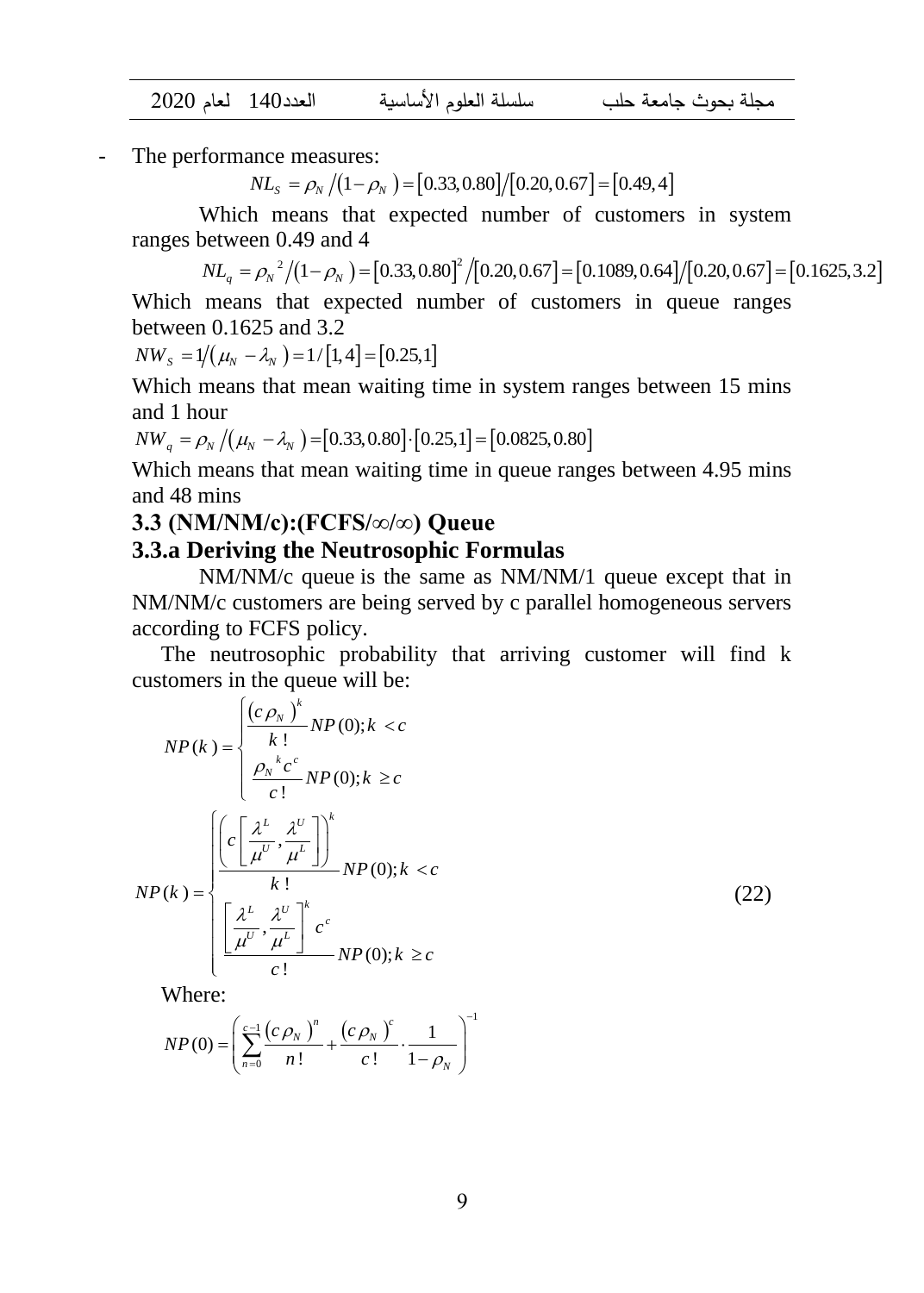$$
NP(0) = \left(\sum_{n=0}^{c-1} \frac{\left(c\left[\frac{\lambda^L}{\mu^U}, \frac{\lambda^U}{\mu^L}\right]\right)^n}{n!} + \frac{\left(c\left[\frac{\lambda^L}{\mu^U}, \frac{\lambda^U}{\mu^L}\right]\right)^c}{c!} \cdot \frac{1}{1 - \left[\frac{\lambda^L}{\mu^U}, \frac{\lambda^U}{\mu^L}\right]}\right)^{-1}
$$
(23)

The neutrosophic performance measures will be then:

*c*

$$
NL_{s} = c \rho_{N} + \frac{(c \rho_{N})^{c} \rho_{N}}{c!(1-\rho_{N})^{2}} NP(0)
$$
  

$$
NL_{s} = c \left[ \frac{\lambda^{L}}{\mu^{U}}, \frac{\lambda^{U}}{\mu^{L}} \right] + \frac{\left( c \left[ \frac{\lambda^{L}}{\mu^{U}}, \frac{\lambda^{U}}{\mu^{L}} \right] \right)^{c} \left[ \frac{\lambda^{L}}{\mu^{U}}, \frac{\lambda^{U}}{\mu^{L}} \right]}{c \left[ 1 - \left[ \frac{\lambda^{L}}{\mu^{U}}, \frac{\lambda^{U}}{\mu^{L}} \right] \right)^{2}} NP(0)
$$
(24)

$$
NL_{q} = \frac{(c \rho_{N})^{c} \rho_{N}}{c!(1-\rho_{N})^{2}} NP(0)
$$
  
\n
$$
NL_{q} = \frac{\left(c\left[\frac{\lambda^{L}}{\mu^{U}}, \frac{\lambda^{U}}{\mu^{L}}\right]\right)^{c}\left[\frac{\lambda^{L}}{\mu^{U}}, \frac{\lambda^{U}}{\mu^{L}}\right]}{c!\left(1-\left[\frac{\lambda^{L}}{\mu^{U}}, \frac{\lambda^{U}}{\mu^{L}}\right]\right)^{2}} NP(0)
$$
  
\n
$$
NW_{q} = \frac{1}{\lambda_{N}} NL_{q}
$$
  
\n
$$
NW_{q} = \left[\frac{1}{\lambda^{U}}, \frac{1}{\lambda^{L}}\right] NL_{q}
$$
  
\n
$$
NW_{s} = \frac{1}{\lambda_{N}} NL_{s}
$$
  
\n
$$
NW_{s} = \frac{1}{\lambda_{N}} NL_{s}
$$
  
\n(26)

$$
NW_s = \left[\frac{1}{\lambda^U}, \frac{1}{\lambda^L}\right] NL_s \tag{27}
$$

Deriving exact analytical solutions is very hard as we mentioned before, but we can use rules of interval arithmetic to calculate probabilities and performance measures as we will show in the following example:

## **3.3.b Example**

A car wash station consists of two washing machines, each machine takes between 10 and 12 mins to wash a car. Cars are arriving to the station 6 to 9 cars per hour according to Poisson distribution.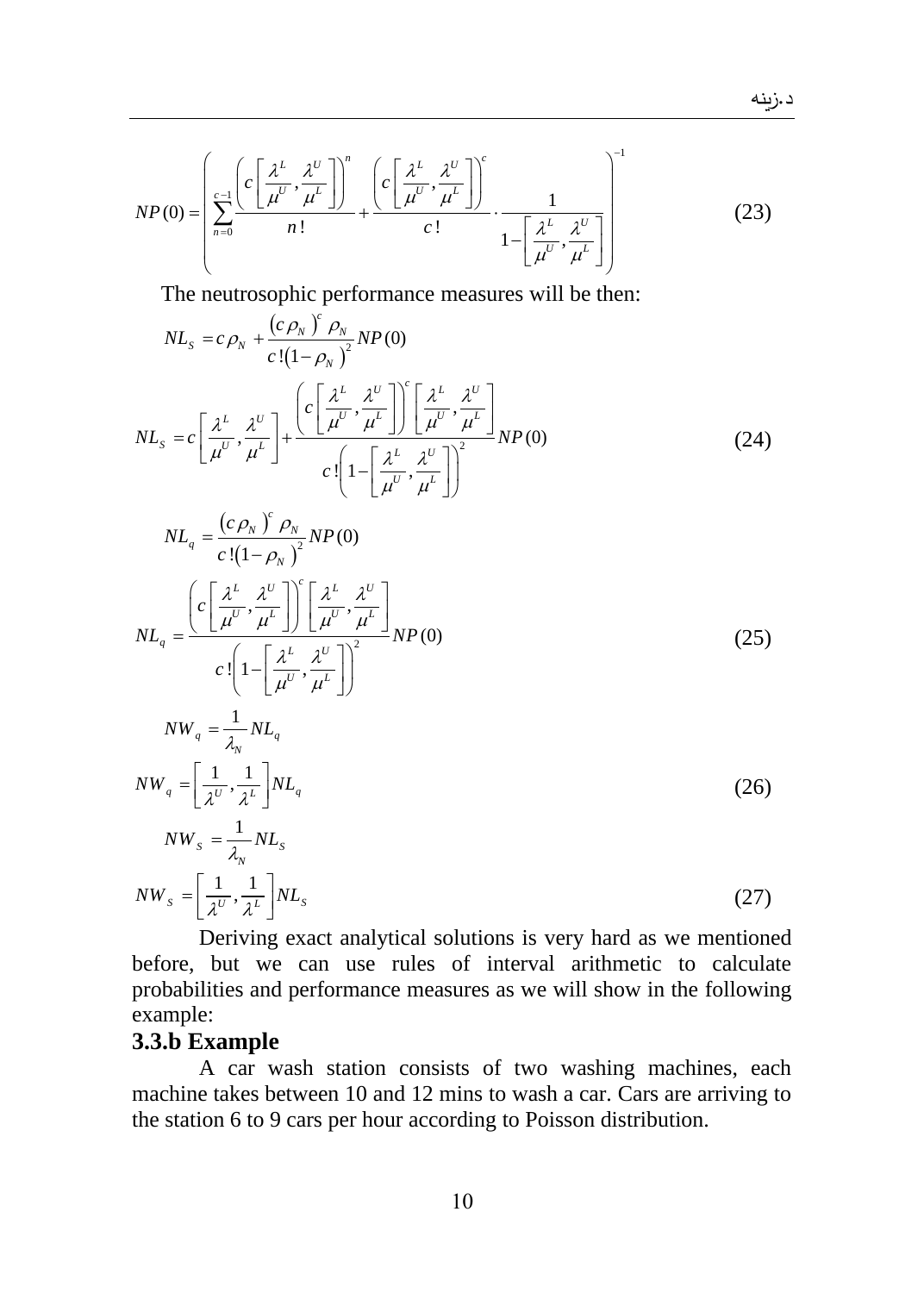| $2020$ العدد 140 لعام |  | سلسلة العلوم الأساسية | محلة يحوث حامعة حلب |
|-----------------------|--|-----------------------|---------------------|
|-----------------------|--|-----------------------|---------------------|

We're going to calculate the probability that an arriving car will find the station empty and then find the performance measures of the car wash station.

#### **Solution:**

$$
\lambda_N = [6, 9]
$$
 cars per hour.  $\mu_N = [5, 6]$  cars per hour.  
\n $\rho_N = \lambda_N / 2\mu_N = [6, 9] / (2 \cdot [5, 6]) = [6, 9] / [10, 12] = [0.5, 0.90]$ 

 $\sim$   $-1$ 

The probability that an arriving car will find the station empty  
\n
$$
NP(0) = \left(\sum_{n=0}^{1} \frac{(2\rho_N)^n}{n!} + \frac{(2\rho_N)^2}{2!} \cdot \frac{1}{1-\rho_N}\right)^{-1} = \left(1 + 2\rho_N + 2\rho_N^2 \cdot \frac{1}{1-\rho_N}\right)^{-1}
$$
\n
$$
= \left(1 + 2[0.5, 0.90] + 2[0.5, 0.90]^2 \cdot \frac{1}{1-[0.5, 0.90]}\right)^{-1} = \left(1 + [1, 1.8] + [0.5, 1.62] \cdot \frac{1}{[0.1, 0.5]}\right)^{-1}
$$
\n
$$
= \left([2, 2.8] + [1, 1.62]\right)^{-1} = [3, 4.42]^{-1} = [0.2262, 0.3333]
$$

Thus:

Thus, the probability that an arriving car will find the station empty

ranges between 0.2262 and 0.3333  
\nThe performance measure:  
\n
$$
NL_s = 2[0.5, 0.90] + \frac{(2[0.5, 0.90])^2 [0.5, 0.90]}{2!(1 - [0.5, 0.90])^2} [0.2262, 0.3333]
$$
\n
$$
= [1, 1.8] + \frac{[0.05655, 0.4859514]}{[0.01, 0.25]} = [1, 1.8] + [0.2262, 48.59514] = [1.2262, 50.39514]
$$

Which means that expected number of cars in the station ranges between 1.2262 and 50.9514<br>  $NL = \frac{(2[0.5, 0.90])^2 [0.5, 0.90]}{N}$ 

1.2262 and 50.9514  
\n
$$
NL_q = \frac{(2[0.5, 0.90])^2 [0.5, 0.90]}{2! (1 - [0.5, 0.90])^2} [0.2262, 0.3333] = [0.2262, 48.59514]
$$

Which means that expected number of cars in queue ranges between 0.2262 and 48.59514

$$
NW_s = \frac{1}{[6,9]} [1.2262, 50.39514] = [0.1362, 8.3992]
$$

Which means that mean waiting time in the station ranges between 0.13

hour and 8.3992 hour  
\n
$$
NW_q = \frac{1}{\lambda_N} NL_q = \frac{1}{[6,9]} [0.2262, 48.59514] = [0.0251, 8.0992]
$$

Which means that mean waiting time in queue ranges between 0.0251 hour and 8.0992 hour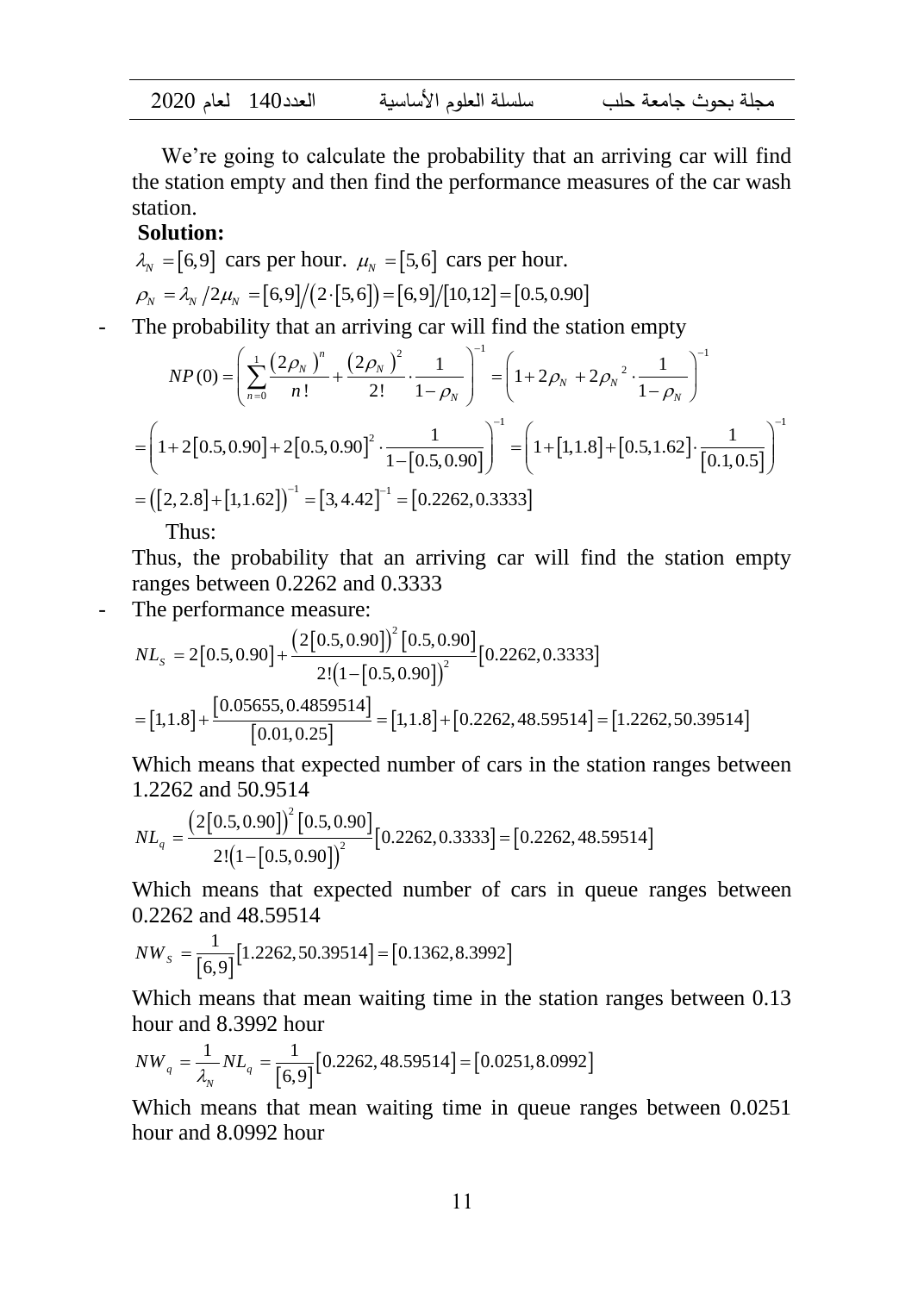# **3.4 (NM/NM/1):(FCFS/∞/b) Queue 3.3.a Deriving the Neutrosophic Formulas**

Interarrival times and serving times follow neutrosophic exponential distribution, customers are being served by one server according to FCFS policy, the calling source is infinite and system size is finite and determined by b including the one being served.

The neutrosophic probability that arriving customer will find k customers in the queue will be:

$$
NP(k) = \frac{\rho_N^{k} (1 - \rho_N)}{(1 - \rho_N^{k+1})}; k = 0..b
$$
  

$$
NP(k) = \frac{\left[\frac{\lambda^L}{\mu^U}, \frac{\lambda^U}{\mu^L}\right]^k \left(1 - \left[\frac{\lambda^L}{\mu^U}, \frac{\lambda^U}{\mu^L}\right]\right)}{\left(1 - \left[\frac{\lambda^L}{\mu^U}, \frac{\lambda^U}{\mu^L}\right]^{k+1}\right)}; k = 0..b
$$
 (28)

The neutrosophic performance measures will be then:  
\n
$$
NL_{q} = \frac{\rho_{N}^{2} \left[1-b\rho_{N}^{b-1} + (b-1)\rho_{N}^{b}\right]}{(1-\rho_{N})(1-\rho_{N}^{b+1})}
$$
\n
$$
NL_{q} = \frac{\left[\frac{\lambda^{L}}{\mu^{U}}, \frac{\lambda^{U}}{\mu^{L}}\right]^{2} \left[1-b\left[\frac{\lambda^{L}}{\mu^{U}}, \frac{\lambda^{U}}{\mu^{L}}\right]^{b-1} + (b-1)\left[\frac{\lambda^{L}}{\mu^{U}}, \frac{\lambda^{U}}{\mu^{L}}\right]^{b}\right]}{\left[1-\frac{\lambda^{U}}{\mu^{L}}, 1-\frac{\lambda^{L}}{\mu^{U}}\right] \left(1-\left[\frac{\lambda^{L}}{\mu^{U}}, \frac{\lambda^{U}}{\mu^{L}}\right]^{b+1}\right]}
$$
\n
$$
NL_{s} = NL_{q} + Eff \rho_{N} ; Eff \rho_{N} = \frac{Eff \lambda_{N}}{\mu_{N}}, Eff \lambda_{N} = \lambda_{N} (1-NP(b))
$$
\n
$$
NL_{s} = NL_{q} + Eff \rho_{N} ; Eff \rho_{N} = \frac{Eff \lambda_{N}}{\left[\mu^{L}, \mu^{U}\right]}, Eff \lambda_{N} = \left[\lambda^{L}, \lambda^{U}\right] (1-NP(b))
$$
\n
$$
NL_{s} = NL_{q} + Eff \rho_{N} ; Eff \rho_{N} = \frac{Eff \lambda_{N}}{\left[\mu^{L}, \mu^{U}\right]}, Eff \lambda_{N} = \left[\lambda^{L}, \lambda^{U}\right] (1-NP(b))
$$
\n
$$
NL_{s} = NL_{q} + Eff \rho_{N} ; Eff \rho_{N} = \frac{Eff \lambda_{N}}{\left[\mu^{L}, \mu^{U}\right]}, Eff \lambda_{N} = \left[\lambda^{L}, \lambda^{U}\right] (1-NP(b)) \qquad (30)
$$

$$
N L_{s} = N L_{q} + E f f \rho_{N} ; \text{Eff } \rho_{N} = \frac{E f f \lambda_{N}}{\left[\mu^{L}, \mu^{U}\right]}, \text{Eff } \lambda_{N} = \left[\lambda^{L}, \lambda^{U}\right] \left(1 - N P(b)\right)
$$
\n
$$
N L_{s} = N L_{q} + E f f \rho_{N} ; \text{Eff } \rho_{N} = \frac{E f f \lambda_{N}}{\left[\mu^{L}, \mu^{U}\right]}, \text{Eff } \lambda_{N} = \left[\lambda^{L}, \lambda^{U}\right] \left(1 - N P(b)\right) \tag{30}
$$

Where *Eff*  $\rho_N$  is effective rho and *Eff*  $\lambda_N$  is effective  $\lambda_N$  that is according to the finite system size so when the queue is full no new customers can join the queue.

$$
NW_q = \frac{1}{Eff \lambda_N} NL_q
$$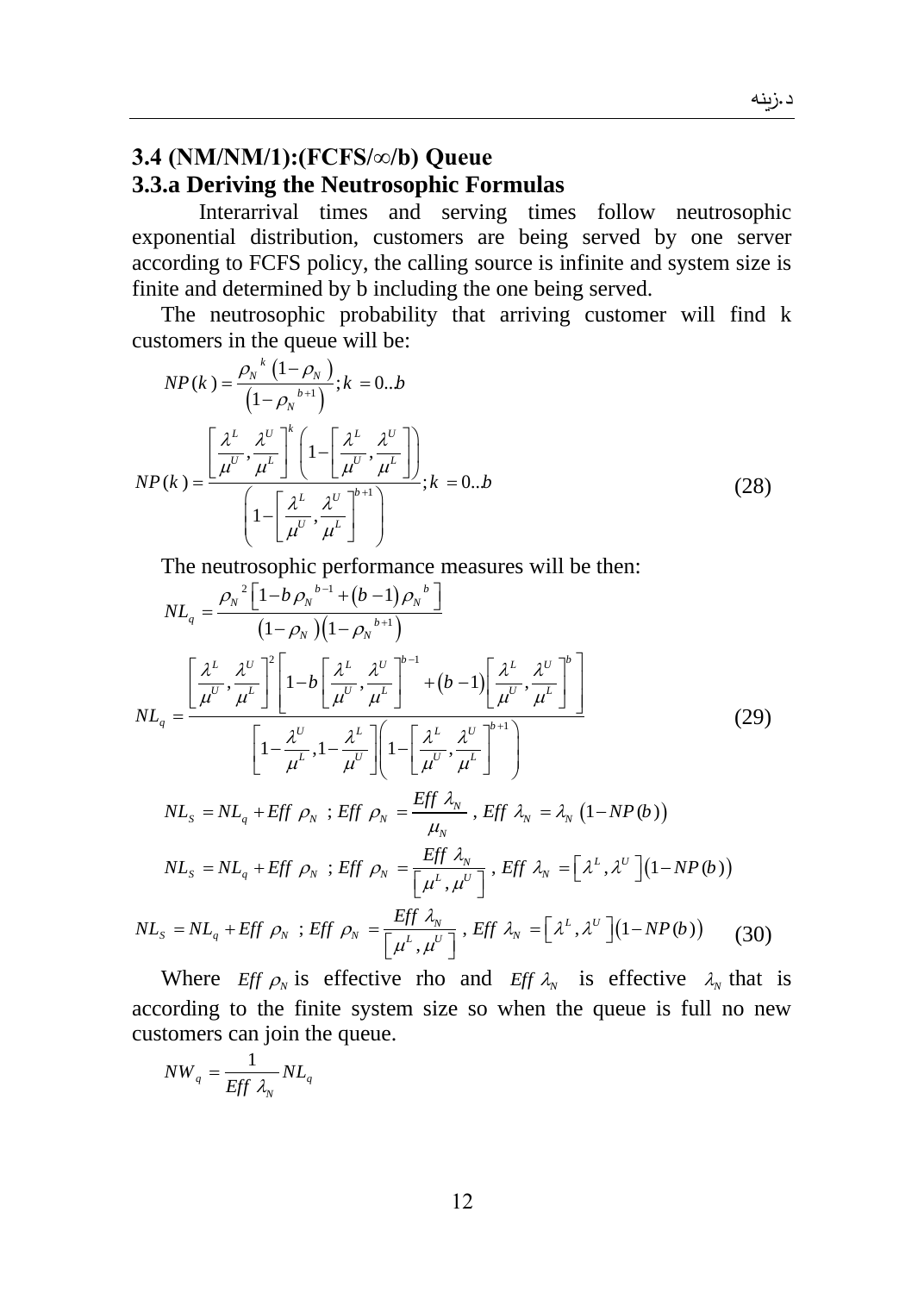$S = \frac{F}{E} \int \lambda_N N L_S$  $NW_s = \frac{1}{Eff \lambda_N} NL$ =

Here also we cannot represent the explicit solutions of the mentioned neutrosophic queueing system, so we will use the interval arithmetic rule to find neutrosophic probabilities and neutrosophic performance measures as in the following example:

#### **3.3.b Example**

 $\frac{1}{\sqrt{2\lambda_N}}$   $ML_s$ <br>
we cannot represent the<br>
queueing system, so we<br>
utrosophic probabilities<br>
ple<br>
vo-line telephone servi<br>
from a caller, when operation<br>
if the is open for one cust<br>
two lines are busy new c<br>
ne servi A two-line telephone service with one operator receiving information from a caller, when operator is on talking to a caller on a line, the other line is open for one customer to wait to talk to the operator. When all the two lines are busy new calls are lost.

The telephone service has a rate of 4 to 5 calls per hour following Poisson distribution. Each call takes a duration ranges between 5 to 6 mins.

We're going to calculate the probability that a new call is going to be lost, then we are going to calculate the performance measures.

#### **Solution:**

From the problem we can see that  $b = 2$  and we have then  $(NM/NM/1):(FCFS/\infty/2)$  queue.

$$
\lambda_{N} = [4,5] \text{ calls per hour. } \mu_{N} = [60/6, 60/5] = [10,12] \text{ calls per hour.}
$$
\n
$$
\rho_{N} = \frac{\lambda_{N}}{\mu_{N}} = \frac{[4,5]}{[10,12]} = [0.33, 0.5]
$$

The probability that a new call is going to be lost is the probability that  
the system is full, i.e. probability that there are two calls, that is:  

$$
NP(2) = \frac{\rho_N^2 (1 - \rho_N)}{(1 - \rho_N^{2+1})} = \frac{[0.33, 0.5]^2 (1 - [0.33, 0.5])}{1 - [0.33, 0.5]^3} = \frac{[0.1089, 0.25][0.5, 0.67]}{1 - [0.035937, 0.125]} = \frac{[0.05445, 0.1675]}{[0.875, 0.964063]}
$$
  
= [0.05648, 0.19143]

Which means that the probability that new call is going to be lost ranges between 0.05648 and 0.19143

 $E(f \lambda_N = \lambda_N (1 - NP(b)) = \lambda_N (1 - NP(2)) = [4, 5] (1 - [0.05648, 0.19143]) = [3.23428, 4.7176]$ <br>*Eff*  $\lambda_N = \lambda_N (1 - NP(b)) = \lambda_N (1 - NP(2)) = [4, 5] (1 - [0.05648, 0.19143]) = [3.23428, 4.7176]$ calculate the effective lambda and the effective rho:

$$
Eff \lambda_{N} = \lambda_{N} (1 - NP(b)) = \lambda_{N} (1 - NP(2)) = [4, 5] (1 - [0.05648, 0.19143]) = [3.23428, 4.7176]
$$

$$
Eff \rho_N = \frac{[3.23428, 4.7176]}{[10, 12]} = [0.269523, 0.47176]
$$

So, the performance measures will be: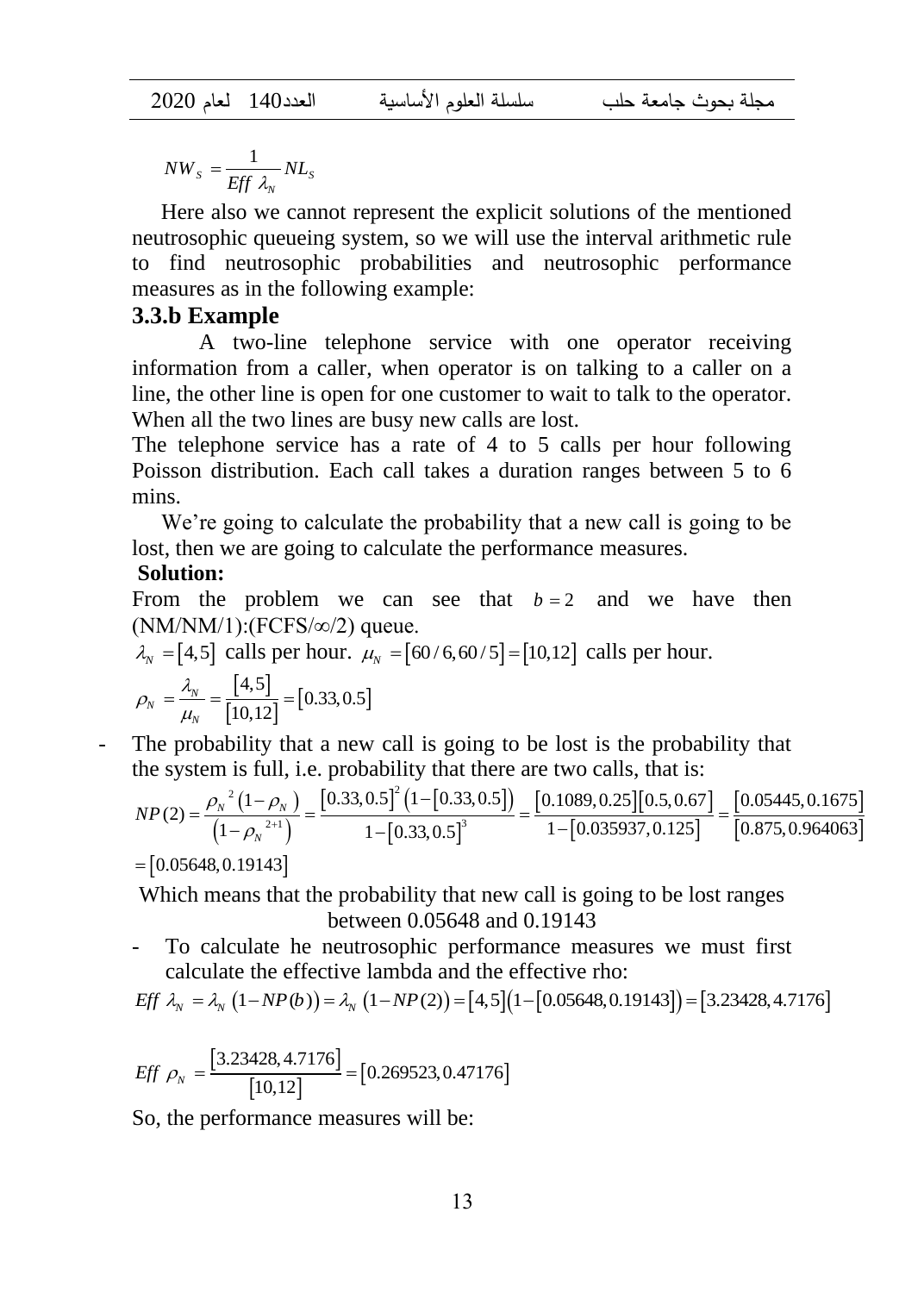$$
NL_{q} = \frac{\rho_{N}^{2}\left[1-b\rho_{N}^{b-1}+(b-1)\rho_{N}^{b}\right]}{(1-\rho_{N})(1-\rho_{N}^{b+1})} = \frac{\left[0.33,0.5\right]^{2}\left[1-2\left[0.33,0.5\right]+\left[0.33,0.5\right]^{2}\right]}{(1-\left[0.33,0.5\right)]\left(1-\left[0.33,0.5\right]^{3}\right)}
$$

$$
= \frac{\left[0.01556181,0.1475\right]}{\left[0.4375,0.61699392\right]} = \left[0.02522,0.33714\right]
$$

Means that average number of waiting calls will be between 0.02522<br>  $10.33714$ <br>  $NL_s = NL_q + Eff \rho_N = [0.02522, 0.33714] + [0.269523, 0.47176] = [0.294743, 0.8089]$ and 0.33714

$$
NL_s = NL_q + Eff \rho_N = [0.02522, 0.33714] + [0.269523, 0.47176] = [0.294743, 0.8089]
$$

Means that average number of calls in the system will be between

0.294743 and 0.8089  
\n
$$
NW_q = \frac{1}{Eff \lambda_N} NL_q = \frac{[0.02522, 0.33714]}{[3.23428, 4.7176]} = [0.005346, 0.1042396]
$$

Means that expected holding time to the new call will be between

0.005346 and 0.1042396 hour or between 19 secs and 6.25 mins  
\n
$$
NW_s = \frac{1}{Eff \lambda_v} NL_s = \frac{[0.294743, 0.8089]}{[3.23428, 4.7176]} = [0.062477, 0.250102]
$$

Means that expected time of a call duration including holding time will be between 0.062477 and 0.250102 hour or between 3.75 and 15 mins.

# **4. Difference between Neutrosophic Queueing Systems and Crisp Queueing Systems:**

In crisp queueing systems we estimate parameters of queueing systems by its rates or means e.g.  $\lambda, \mu$ , but in reality, we must take impreciseness in consideration, i.e. we must replace these parameters by intervals. This problem is solved using neutrosophic sets theory by replacing these parameters using neutrosophic numbers  $\lambda_N =$  $[\lambda^L, \lambda^U], \mu_N = [\mu^L, \mu^U]$ . In the following theorem we are going to prove that crisp queue is a special case of neutrosophic queue.

**Theorem:** Neutrosophic performance measures are generalized form of crisp performance measures:

It's easy to see that crisp number is a special case of neutrosophic number when upper and lower limits of the intervals are equal. We will prove theorem 1 for M/M/1 queue and other queues can be proven in same way:

#### **Proof:**

By substituting  $\lambda^L = \lambda^U = \lambda$ ,  $\mu^L = \mu^U = \mu$  in (17-21) we find: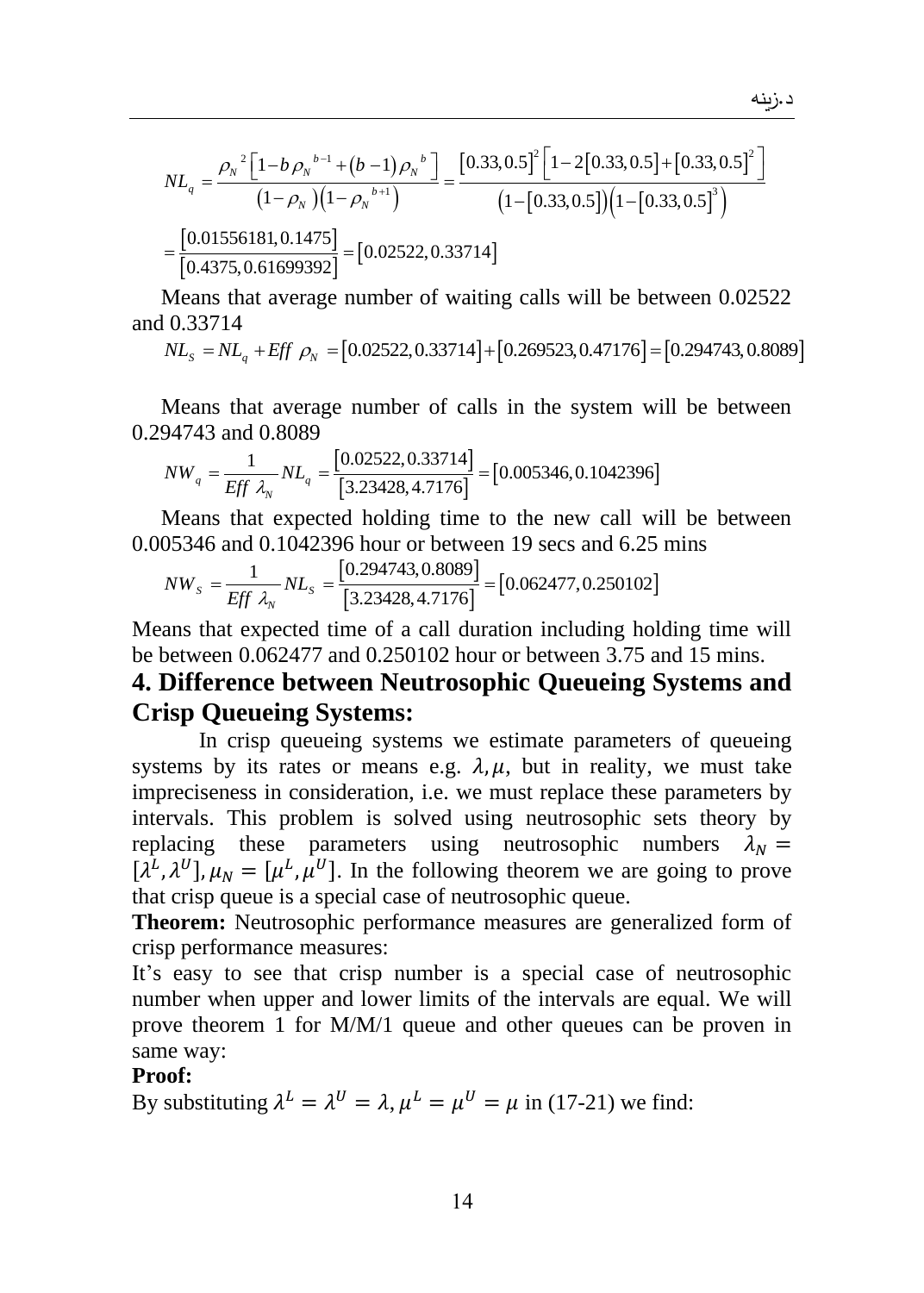$$
NP(k) = \left[ \left( 1 - \frac{\lambda}{\mu} \right) \left( \frac{\lambda}{\mu} \right)^{k}, \left( 1 - \frac{\lambda}{\mu} \right) \left( \frac{\lambda}{\mu} \right)^{k} \right]
$$
  
\n
$$
= \left[ (1 - \rho)(\rho)^{k}, (1 - \rho)(\rho)^{k} \right] = (1 - \rho)(\rho)^{k} = P(k)
$$
  
\n
$$
NL_{s} = \left[ \frac{\frac{\lambda}{\mu}}{1 - \frac{\lambda}{\mu}}, \frac{\frac{\lambda}{\mu}}{1 - \frac{\lambda}{\mu}} \right] = \left[ \frac{\rho}{1 - \rho}, \frac{\rho}{1 - \rho} \right] = \frac{\rho}{1 - \rho} = L_{s}
$$
  
\n
$$
NL_{q} = \left[ \frac{\left( \frac{\lambda}{\mu} \right)^{2}}{1 - \frac{\lambda}{\mu}}, \frac{\left( \frac{\lambda}{\mu} \right)^{2}}{1 - \frac{\lambda}{\mu}} \right] = \left[ \frac{\rho^{2}}{1 - \rho}, \frac{\rho^{2}}{1 - \rho} \right] = \frac{\rho^{2}}{1 - \rho} = L_{q}
$$
  
\n
$$
NW_{s} = \left[ \frac{1}{\mu - \lambda}, \frac{1}{\mu - \lambda} \right] = \frac{1}{\mu - \lambda} = W_{s}
$$
  
\n
$$
NW_{q} = \left[ \frac{\frac{\lambda}{\mu}}{\frac{\mu}{\mu - \lambda}}, \frac{\frac{\lambda}{\mu}}{\mu - \lambda} \right] = \left[ \frac{\rho}{\mu - \lambda}, \frac{\rho}{\mu - \lambda} \right] = \frac{\rho}{\mu - \lambda} = W_{q}
$$

So crisp queueing theory is special case of neutrosophic queueing theory. **5. Conclusions** 

We conclude that neutrosophic queueing theory is more general and can solve problems cannot be solved using classical logic specially when we deal with imprecise data and unknown exactly parameters. We have presented three types of queues in neutrosophic environment,  $(NM/NM/1):(FCFS/\infty/\infty)$  queue,  $(NM/NM/c):(FCFS/\infty/\infty)$  queue and (NM/NM/1):(FCFS/∞/b) queue.

For  $(NM/NM/1)$ :(FCFS/ $\infty/\infty$ ) queue we have presented the explicit solutions including neutrosophic probabilities and neutrosophic performance measures, but for other complex queues solutions was not presented explicitly. We have presented solved examples after each queueing system. We look forward to study other types of queueing systems in neutrosophic logic like phase type queues, batch arrivals queues, etc...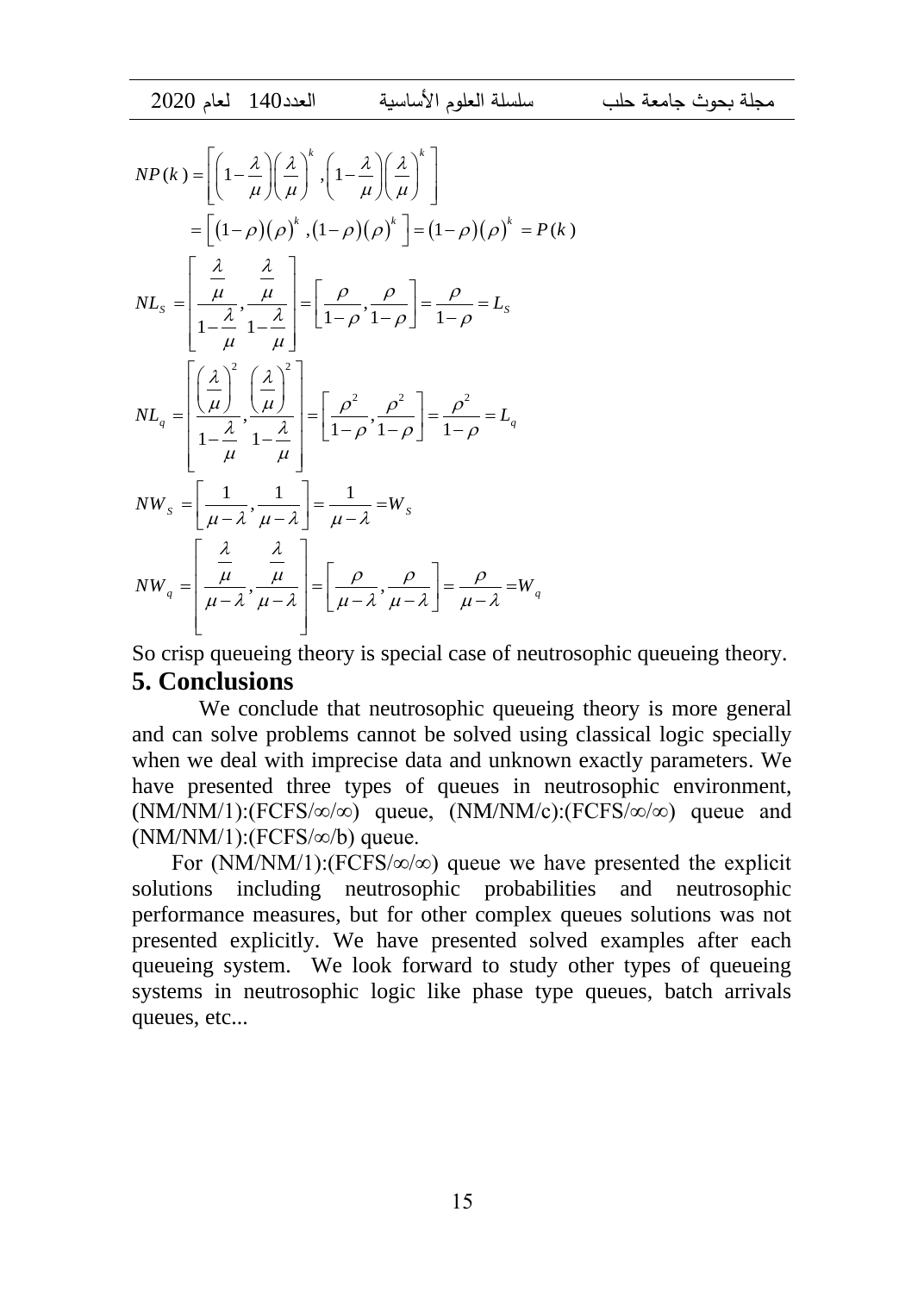# **6. References**

- 1. F Shortle J.; M Thompson J.; Gross D.; M Harris C., Fundamentals of Queueing Theory, 5th ed.; Wiley: United States of America, 2018; pp. 1–27, 77–96.
- 2. Nick T. Thomopoulos; Fundamentals of Queuing Systems, 1st ed.; Springer: United States of America, 2012; pp. 19–26, 41–48.
- 3. Mohamed Bisher Zeina, Khudr Al-Kridi and Mohammed Taher Anan, New Approach to FM/FM/1 Queue's Performance Measures, Journal of King Abdulaziz University: "Science", Vol.30, No. 1., 2017
- 4. Chen, S.P., Eur. J., Parametric Nonlinear Programming for Analyzing Fuzzy Queues with Infinite Capacity, Oper. Res., Vol. 157, 2009
- 5. Smarandache, F. A Unifying Field in Logics: Neutrosophic Logic. Neutrosophy, Neutrosophic Set, Neutrosophic Probability. American Research Press, Rehoboth, NM, 1999.
- 6. Smarandache, F, Neutrosophic set a generalization of the intuitionistic fuzzy sets. Inter. J. Pure Appl. Math., 24, 287 – 297, 2005.
- 7. Smarandache. F, Introduction to Neutrosophic Measure, Integral, Probability. Sitech Education publisher, 2015.
- 8. Smarandache, F, Neutrosophy and Neutrosophic Logic, First International Conference on Neutrosophy, Neutrosophic Logic, Set, Probability, and Statistics University of New Mexico, Gallup, NM 87301, USA,2002.
- 9. Rafif Alhabib, Moustafa Mzher Ranna, Haitham Farah, A.A. Salama, Some Neutrosophic Probability Distributions. Neutrosophic Sets and Systems, Vol. 22, 2018.
- 10. Salama.A.A, Smarandache. F, Neutrosophic Crisp Set Theory. Education Publishing, Columbus, 2015.
- 11. Patro.S.K, Smarandache. F. the Neutrosophic Statistical Distribution, More Problems, More Solutions. Neutrosophic Sets and Systems, Vol. 12, 2016.
- 12. Smarandache. F, Neutrosophical statistics, Sitech & Education publishing, 2014.
- 13. Smarandache, F. & Pramanik, S. (Eds). (2018). New trends in neutrosophic theory and applications, Vol.2. Brussels: Pons Editions.
- 14. Smarandache, F. & Pramanik, S. (Eds). (2016). New trends in neutrosophic theory and applications. Brussels: Pons Editions.